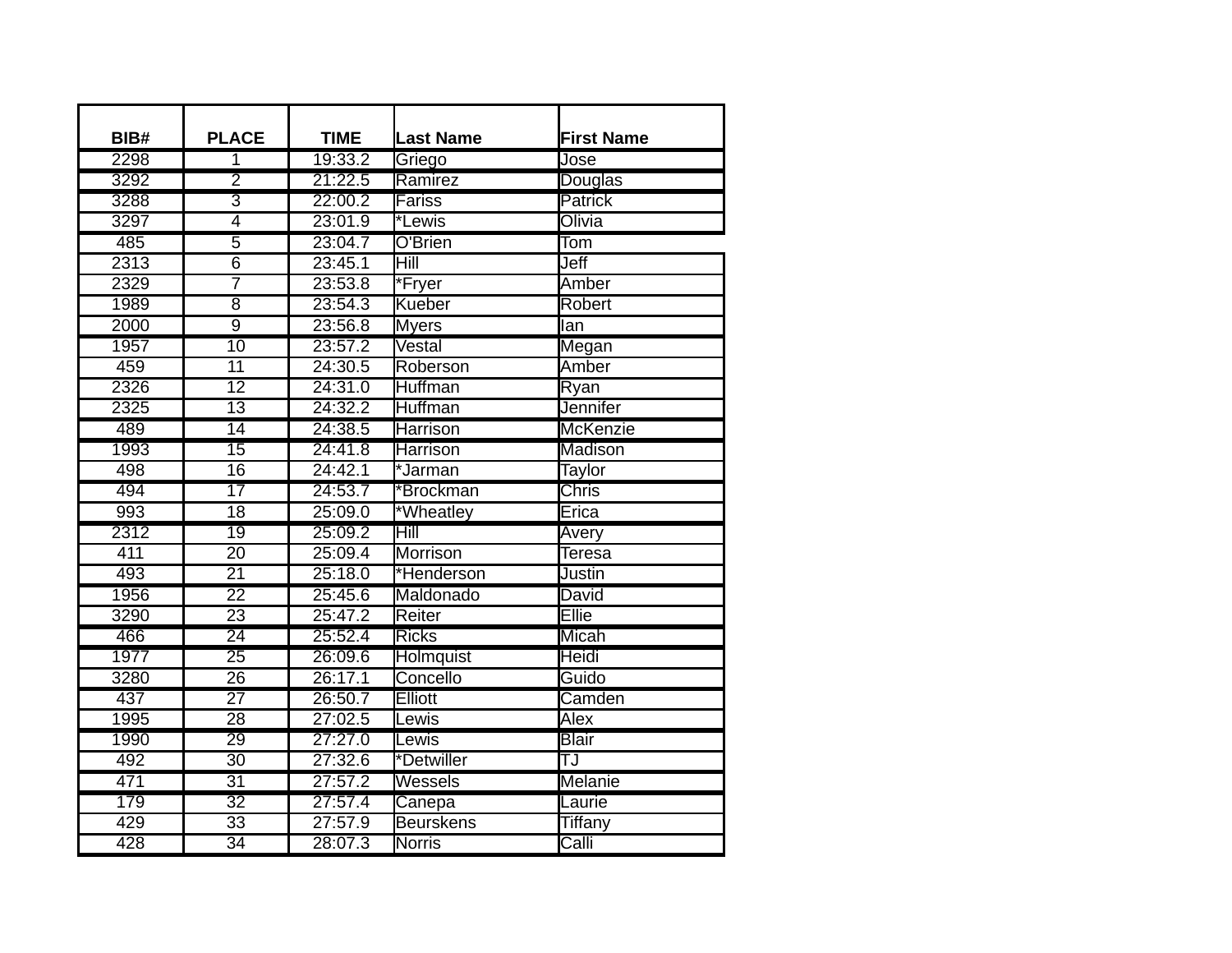| BIB#             | <b>PLACE</b>    | <b>TIME</b> | <b>Last Name</b> | <b>First Name</b> |
|------------------|-----------------|-------------|------------------|-------------------|
| 458              | $\overline{35}$ | 28:32.4     | Roberson         | Ryan              |
| 413              | $\overline{36}$ | 28:32.6     | <b>Coleman</b>   | Kelly             |
| 2309             | $\overline{37}$ | 28:32.8     | Lau              | Frederic          |
| 423              | $\overline{38}$ | 28:37.9     | <b>Mertink</b>   | Terry             |
| 432              | 39              | 28:37.9     | Vacula           | Paul              |
| 431              | 40              | 28:49.2     | Vacula           | <b>Susan</b>      |
| 3299             | 41              | 28:54.6     | <b>McKinley</b>  | Craig             |
| 988              | $\overline{42}$ | 29:09.0     | Deer             | Paul              |
| 455              | $\overline{43}$ | 29:09.4     | Anderson         | Wayne             |
| 456              | $\overline{44}$ | 29:13.9     | Anderson         | Tina              |
| 439              | $\overline{45}$ | 29:14.2     | Elliott          | Rachel            |
| 457              | 46              | 29:15.5     | <b>Roberts</b>   | Sarah             |
| 315              | 47              | 29:25.4     | <b>Shields</b>   | Chad              |
| 497              | $\overline{48}$ | 29:35.6     | *Hart            | Rick              |
| 2304             | 49              | 29:44.6     | Walling          | Amie              |
| 2315             | $\overline{50}$ | 29:52.6     | Glandorf         | Liisa             |
| 2318             | $\overline{51}$ | 29:52.8     | Maguire          | Taylor            |
| 2321             | $\overline{52}$ | 30:04.4     | <b>Waters</b>    | Shannon           |
| 1492             | $\overline{53}$ | 30:09.1     | Plamondon        | Joy               |
| 2302             | $\overline{54}$ | 30:11.2     | Guest            |                   |
| 2300             | 55              | 30:11.8     | Guest            |                   |
| 487              | $\overline{56}$ | 30:14.4     | *Gores           | Joshua            |
| 1958             | $\overline{57}$ | 30:19.1     | Woodson          | Katie             |
| 3282             | 58              | 30:19.3     | Janecka          | Carey             |
| 2307             | 59              | 30:42.9     | <b>Mitchell</b>  | Elizabeth         |
| 483              | 60              | 30:47.4     | O'Brien          | Carrie            |
| 2297             | $\overline{61}$ | 31:34.0     | <b>Mitchell</b>  | John              |
| 2308             | $\overline{62}$ | 31:34.2     | Mitchell         | Alexandra         |
| 992              | $\overline{63}$ | 31:34.4     | *Maheshwari      | Priyunka          |
| 1988             | $\overline{64}$ | 31:38.3     | *Candelaria      | Daniel            |
| 417              | 65              | 31:49.7     | <b>Heath</b>     | Jordan            |
| 418              | 66              | 31:50.0     | <b>Heath</b>     | Michael           |
| 421              | 67              | 32:03.9     | Pierrotti        | April             |
| 994              | $\overline{68}$ | 32:20.8     | Long             | Hollye            |
| $\overline{314}$ | 69              | 32:21.5     | <b>Axford</b>    | Laurie            |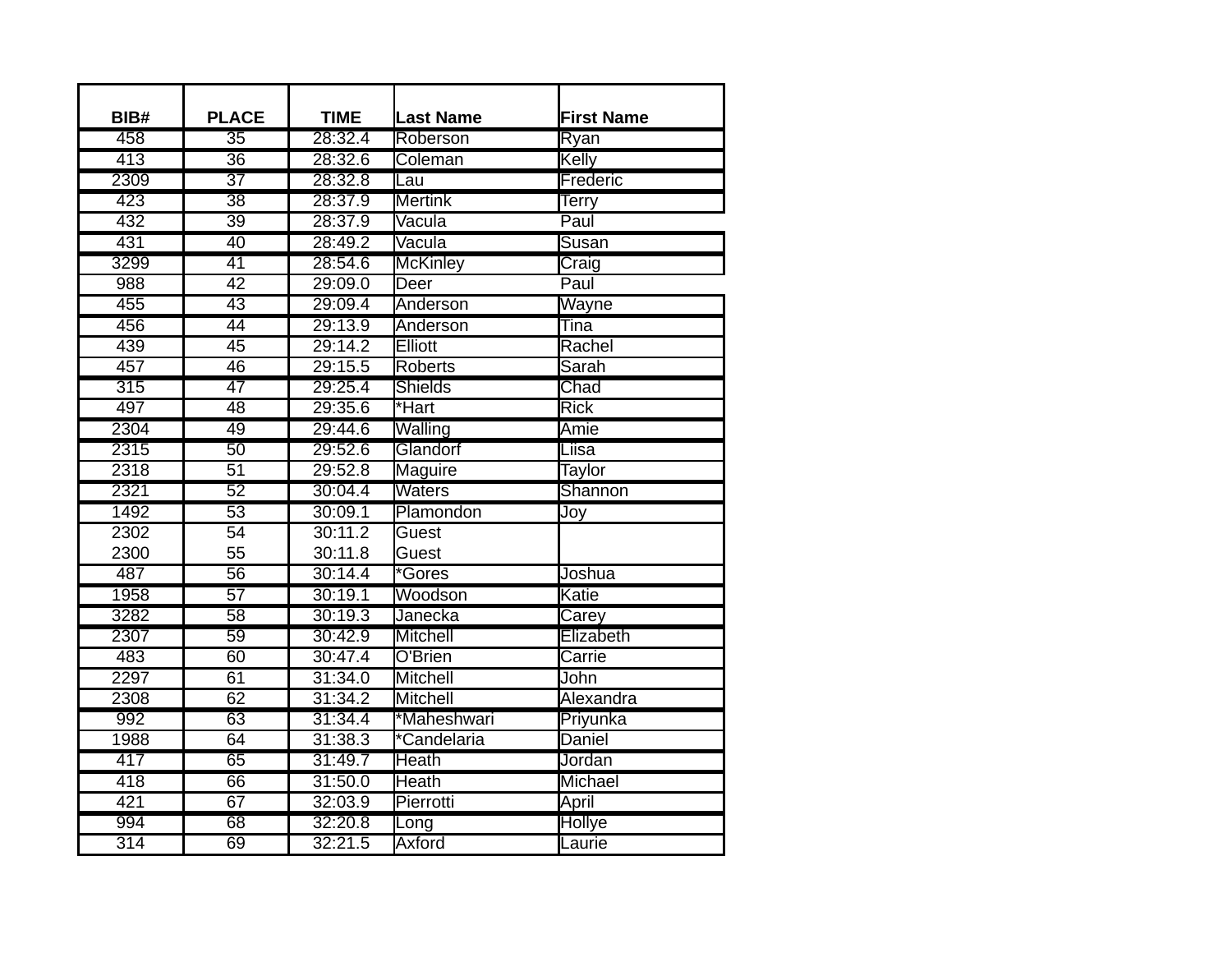| BIB# | <b>PLACE</b>    | <b>TIME</b> | <b>Last Name</b> | <b>First Name</b> |
|------|-----------------|-------------|------------------|-------------------|
| 3291 | 70              | 32:45.5     | Healy            | April             |
| 425  | $\overline{71}$ | 33:05.9     | <b>McKinley</b>  | <b>Matthew</b>    |
| 486  | $\overline{72}$ | 33:12.4     | <b>Matthews</b>  | Emerson           |
| 469  | $\overline{73}$ | 33:27.0     | *Leos            | <b>Rick</b>       |
| 467  | 74              | 33:36.9     | *Karsky          | <b>Cody Marie</b> |
| 990  | $\overline{75}$ | 33:37.2     | *Peltier         | Mariette          |
| 3296 | 76              | 33:40.4     | *Kuehne          | Sydney            |
| 997  | $\overline{77}$ | 33:49.2     | Colunga          | Guest             |
| 995  | 78              | 33:49.5     | *Roybal          | Eileen            |
| 2305 | $\overline{79}$ | 33:50.1     | Walling          | Annmarie          |
| 3294 | 80              | 33:55.9     | *Colbath         | Hannah            |
| 475  | $\overline{81}$ | 34:37.7     | Wofford          | Melissa           |
| 478  | $\overline{82}$ | 34:57.5     | Dunn             | Haley             |
| 2328 | $\overline{83}$ | 34:59.6     | <b>Miller</b>    | Laura             |
| 2327 | $\overline{84}$ | 34:59.9     | <b>Miller</b>    | Guest             |
| 2319 | $\overline{85}$ | 35:03.8     | Voeller          | <b>Marianne</b>   |
| 1996 | $\overline{86}$ | 35:14.8     | <b>Ellis</b>     | Rebecca           |
| 420  | $\overline{87}$ | 35:28.1     | <b>Karnes</b>    | Hannah            |
| 419  | 88              | 35:29.7     | Rowell           | Daniel            |
| 436  | 89              | 36:03.7     | Elliott          | <b>Broden</b>     |
| 2314 | 90              | 36:04.0     | *Gorglione       | Keren             |
| 1985 | 91              | 36:13.8     | *Henderson       | Deidre            |
| 2301 | $\overline{92}$ | 36:13.9     | Guest            |                   |
| 3298 | 93              | 36:14.1     | *Lewis           | <b>Danielle</b>   |
| 1959 | 94              | 36:20.8     | Downing          | Nancy             |
| 3284 | 95              | 36:45.5     | <b>Bohls</b>     | Rick              |
| 996  | 96              | 36:45.9     | <b>Asbury</b>    | Meg               |
| 3289 | 97              | 36:46.1     | Achee            | Reagan            |
| 481  | 98              | 36:46.2     | Conwell          | Guest             |
| 422  | 99              | 36:55.7     | <b>Mertink</b>   | Rona              |
| 1991 | 100             | 37:06.5     | *Valadez         | Ashlyn            |
| 1987 | 101             | 37:25.8     | Valdez           | <b>Holly</b>      |
| 441  | 102             | 37:26.0     | <b>Haddock</b>   | Leslie            |
| 998  | 103             | 37:26.1     | Colunga          | <b>Madison</b>    |
| 2299 | 104             | 37:28.3     | <b>Guest</b>     |                   |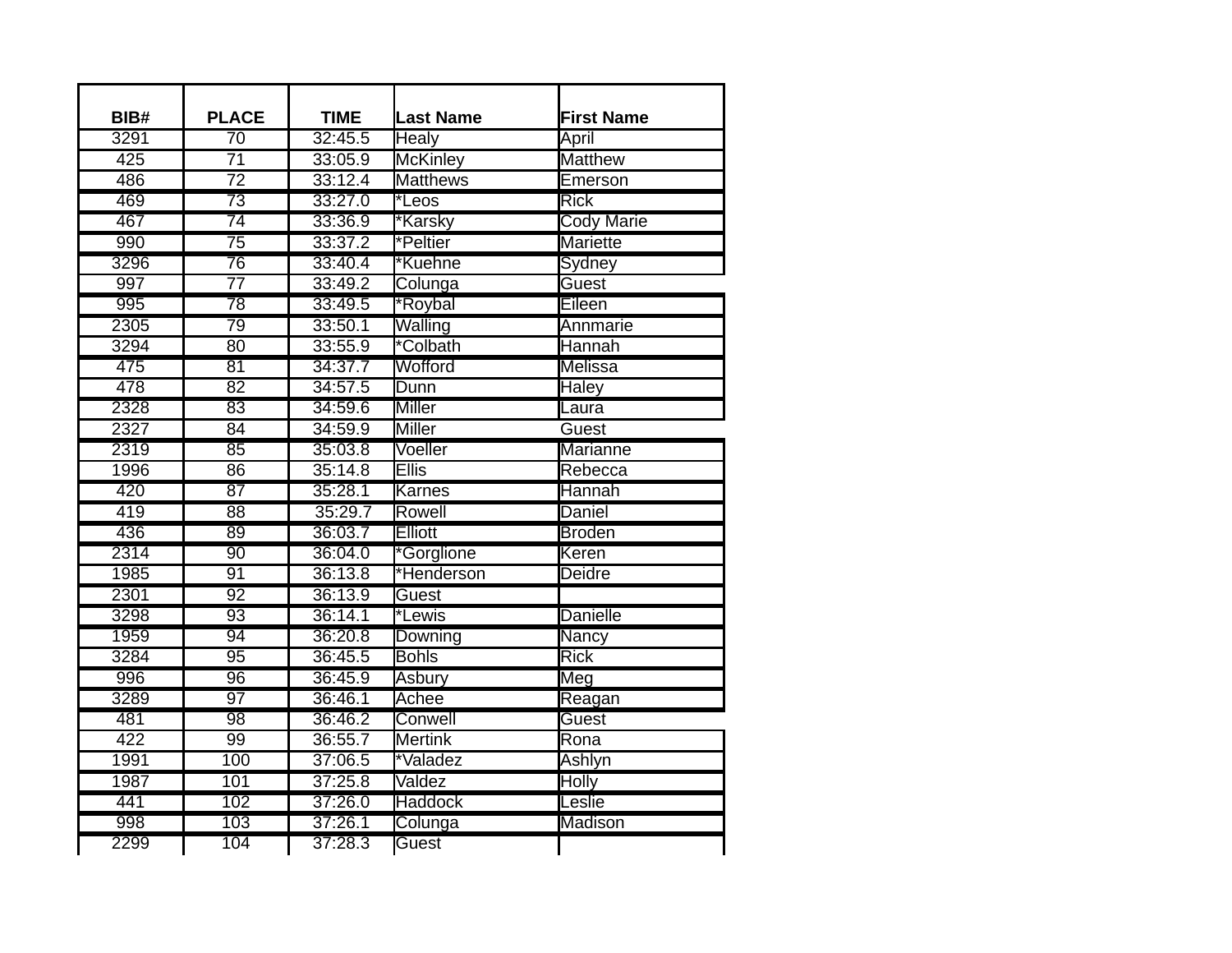| BIB#             | <b>PLACE</b>     | <b>TIME</b> | <b>Last Name</b> | <b>First Name</b> |
|------------------|------------------|-------------|------------------|-------------------|
| 412              | 105              | 37:41.6     | <b>Morrison</b>  | Jason             |
| 2320             | 106              | 38:08.1     | <b>Britt</b>     | <b>Jennifer</b>   |
| 2322             | 107              | 38:08.5     | Lugo             | Alex              |
| $\overline{427}$ | 108              | 38:27.6     | <b>McKinley</b>  | Toni              |
| 472              | 109              | 38:46.6     | Wrege            | Keven             |
| 3295             | 110              | 39:14.0     | <b>Sander</b>    | <b>Debbie</b>     |
| 3281             | 111              | 39:33.5     | Coles            | Kelly             |
| 1999             | 112              | 39:41.9     | Plamondon        | Allory            |
| 3300             | 113              | 40:39.6     | *Garcia          | Severa            |
| 2317             | 114              | 40:40.0     | Garcia           | Maria             |
| $\overline{435}$ | $\overline{115}$ | 40:55.7     | Elliott          | Piper             |
| 438              | 116              | 41:01.7     | <b>Elliott</b>   | Dennis            |
| 2333             | $\overline{117}$ | 41:08.9     | Krumpotich       | <b>Brittany</b>   |
| 2332             | $\overline{118}$ | 41:09.3     | *Martinez        | Jeff              |
| 1998             | 119              | 41:35.1     | Fooshee          | Guest             |
| 1997             | 120              | 42:04.4     | Fooshee          | <b>Matthew</b>    |
| 406              | $\overline{121}$ | 42:18.9     | <b>Blacker</b>   | Caitlyn           |
| 405              | 122              | 42:50.6     | Rinken-Fabianich | Christina         |
| 402              | $\overline{123}$ | 42:59.1     | Keil             | Lisa              |
| 2316             | 124              | 42:59.3     | Garcia           | Rigo              |
| 2306             | 125              | 43:35.9     | Walling          | Cathie            |
| 449              | 126              | 43:36.6     | Boyda            | Ben               |
| 450              | 127              | 43:36.6     | <b>Boyda</b>     | Mira              |
| 407              | 128              | 43:36.8     | <b>Schulte</b>   | Maddie            |
| 473              | 129              | 43:48.8     | Billingham       | Sandy             |
| 408              | 130              | 43:49.2     | <b>Schulte</b>   | Guest             |
| 1992             | 131              | 44:14.1     | <b>Bower</b>     | Maegan            |
| 991              | $\overline{132}$ | 44:15.3     | Deer             | Michelle          |
| 989              | 133              | 44:42.0     | Deer             | James             |
| 464              | 134              | 44:42.3     | Larson           | Abby              |
| 463              | 135              | 44:45.7     | <b>Stoops</b>    | Jessica           |
| 409              | 136              | 44:46.3     | Morrison         | Elizabeth         |
| 410              | 137              | 44:48.2     | <b>Thies</b>     | Jeff              |
| 1000             | 138              | 44:48.5     | Newman           | Michaela          |
| 999              | 139              | 44:56.9     | Newman           | Guest             |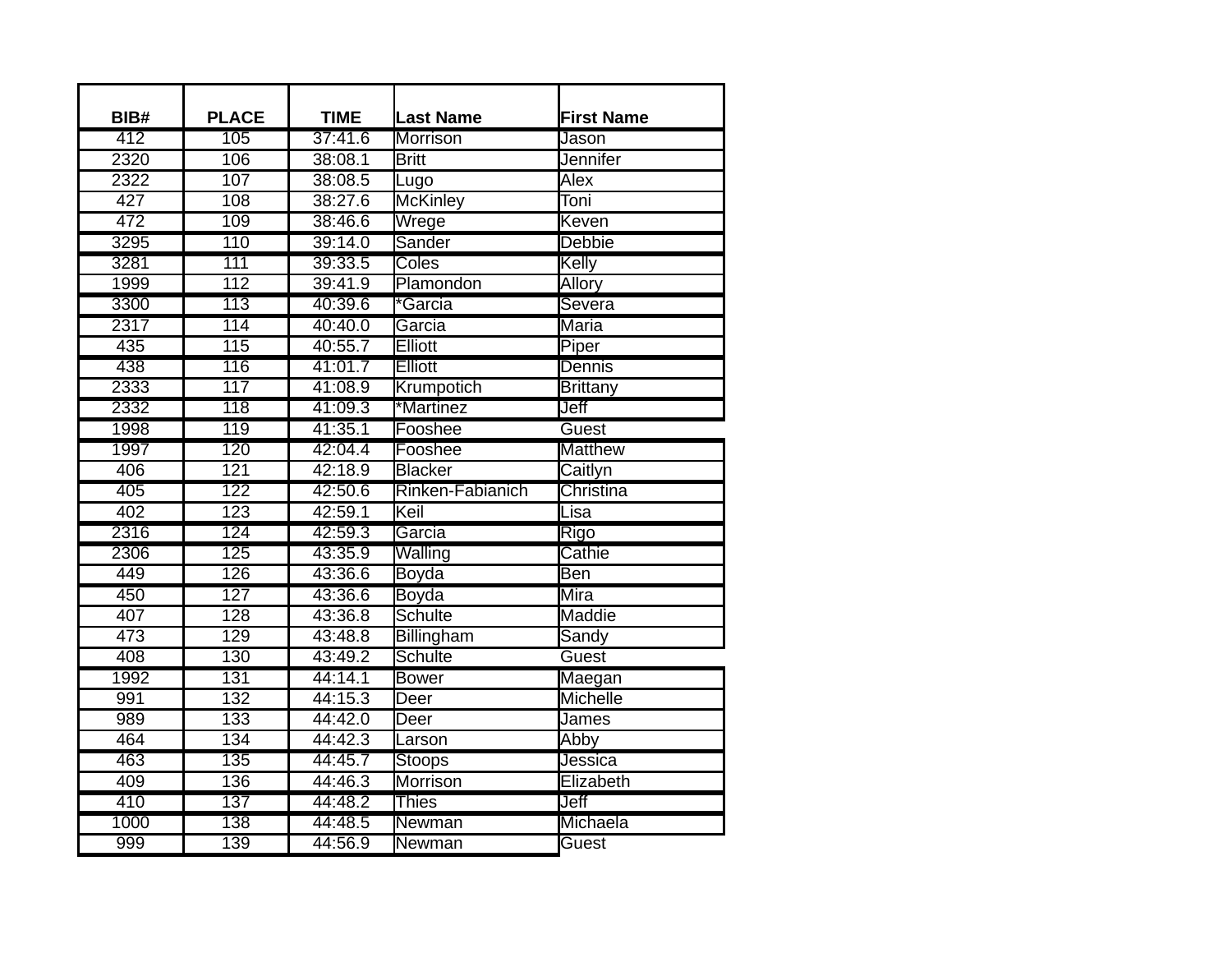| BIB# | <b>PLACE</b>     | <b>TIME</b> | <b>Last Name</b> | <b>First Name</b> |
|------|------------------|-------------|------------------|-------------------|
| 488  | 140              | 44:57.1     | Fulton           | Robyn             |
| 433  | 141              | 45.10.1     | Reed             | Margie            |
| 476  | $\overline{142}$ | 45:10.6     | Zeba             | Heidi             |
| 434  | 143              | 45:11.1     | Reed             | Stephen           |
| 482  | 144              | 45:11.9     | Conwell          | Audrey            |
| 484  | 145              | 45:15.5     | Conwell          | Audra             |
| 2310 | 146              | 45:15.8     | <b>Helburn</b>   | Audry             |
| 2311 | 147              | 45:26.8     | <b>Douglas</b>   | Kathy             |
| 440  | 148              | 45:27.3     | <b>Brown</b>     | Kimberly          |
| 495  | 149              | 45:45.7     | *Brockman        | Julie             |
| 496  | 150              | 45:46.0     | *Sowers          | Kristin           |
| 490  | 151              | 46:37.7     | Young            | Christina         |
| 491  | $\overline{152}$ | 47:08.3     | Young            | Guest             |
| 443  | 153              | 47:12.5     | Goforth          | Lydia             |
| 470  | 154              | 47:13.4     | Gable            | Linda             |
| 3283 | 155              | 47:40.2     | Godwin           | <b>Jennifer</b>   |
| 1976 | 156              | 47:40.4     | Anyatonwu        | <b>Blessing</b>   |
| 1986 | 157              | 47:40.5     | *Baker           | Cristina          |
| 3286 | 158              | 48:10.5     | <b>Stutzriem</b> | Bill              |
| 3285 | 159              | 48:10.8     | <b>Stutzriem</b> | Jennifer          |
| 444  | 160              | 48:36.5     | Navarro          | Kiva              |
|      |                  |             |                  |                   |
|      |                  |             | *Ricks           | Micah             |
|      |                  |             |                  |                   |
|      |                  |             |                  |                   |
|      |                  |             |                  |                   |
|      |                  |             |                  |                   |
|      |                  |             |                  |                   |
|      |                  |             |                  |                   |
|      |                  |             |                  |                   |
|      |                  |             |                  |                   |
|      |                  |             |                  |                   |
|      |                  |             |                  |                   |
|      |                  |             |                  |                   |
|      |                  |             |                  |                   |